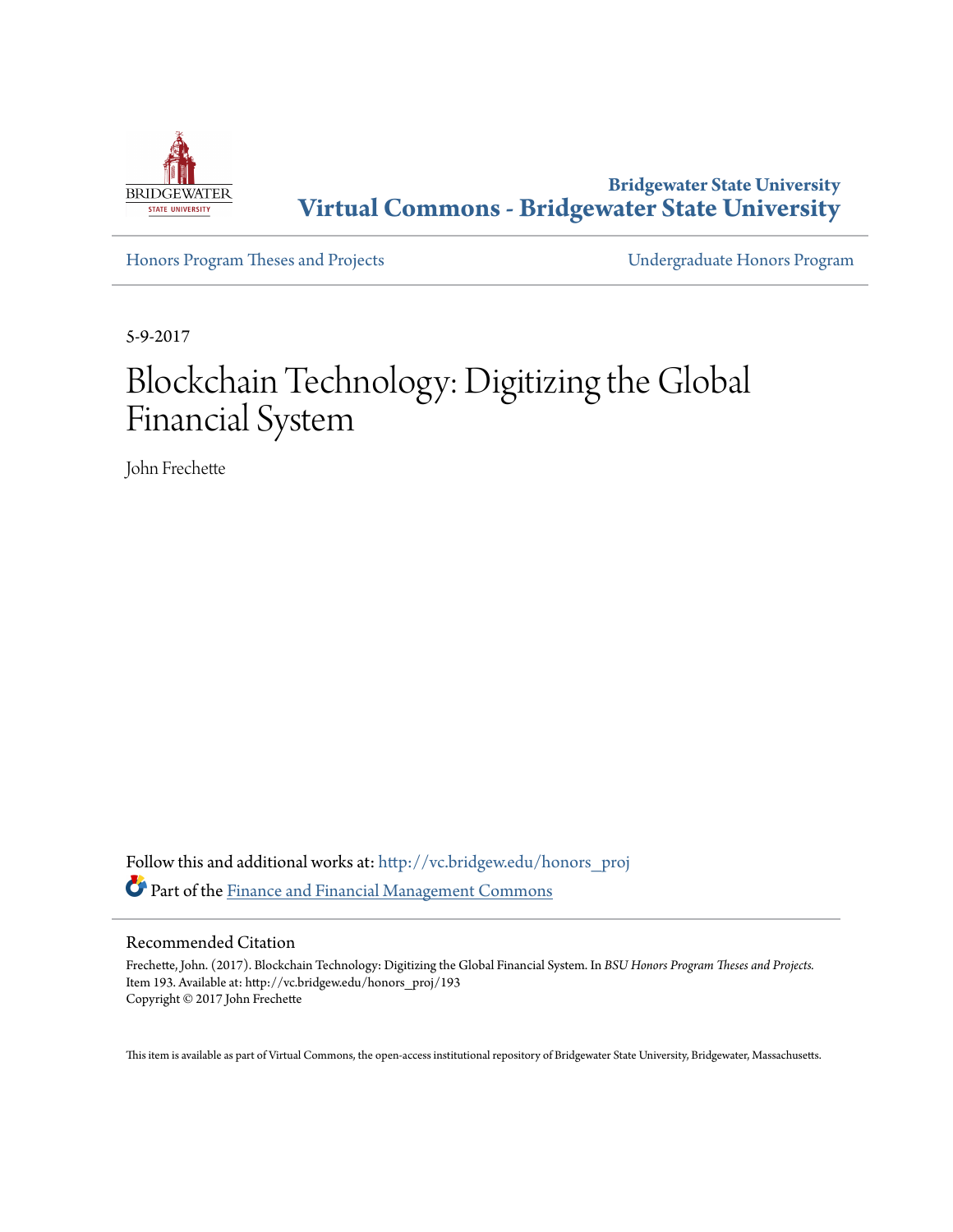Blockchain Technology: Digitizing the Global Financial System

John Frechette

Submitted in Partial Completion of the Requirements for Departmental Honors in Accounting and Finance

> Bridgewater State University May 9, 2017

> > Prof. Eric Disbrow, Thesis Director Dr. Jeffrey Stark, Committee Member Dr. Caitlin Finning Golden, Committee Member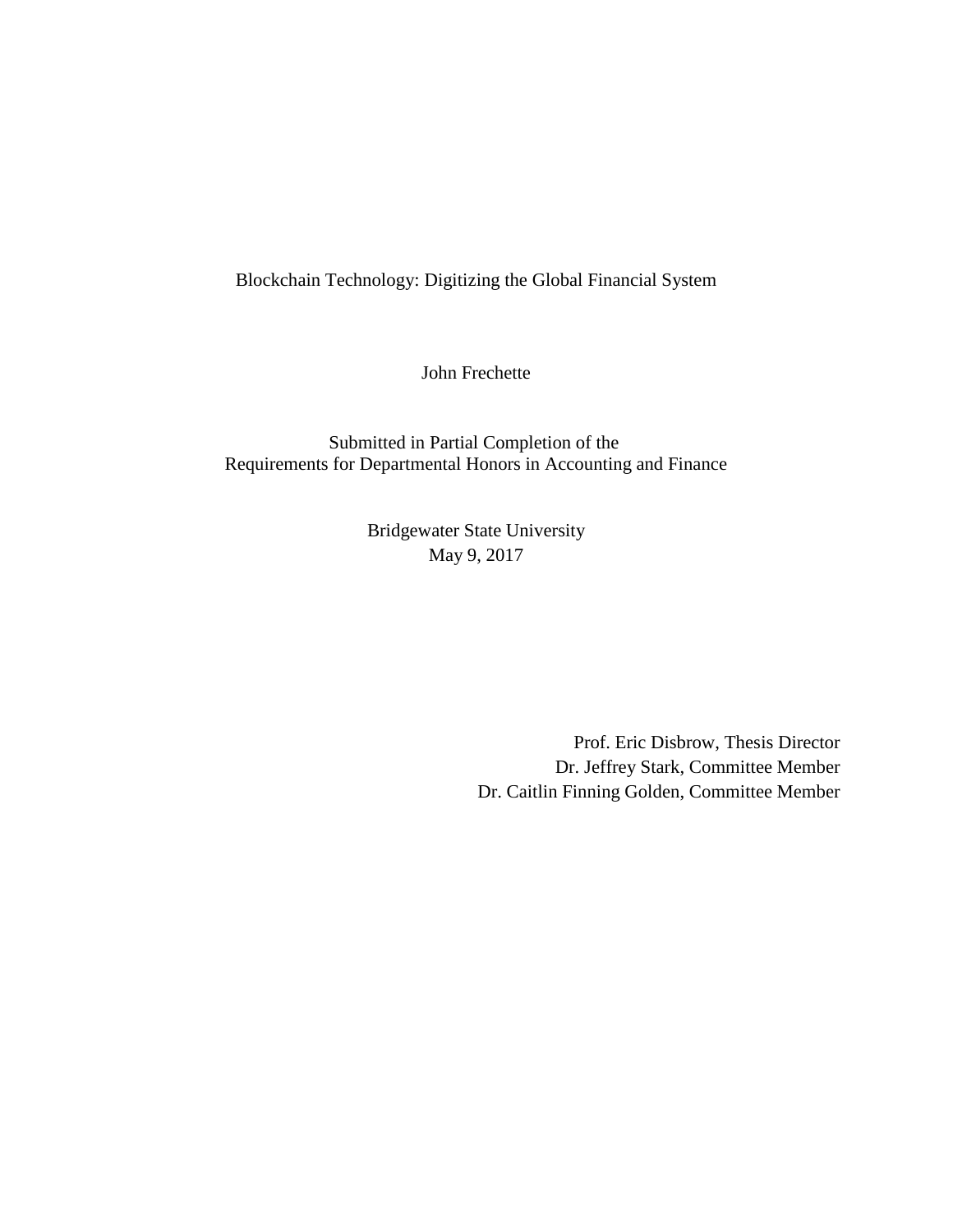# **Blockchain Technology: Digitizing the Global Financial System**

John Frechette Bridgewater State University Honors Thesis

**Abstract:** Recent technological innovations have sparked massive restructurings across the entire global economy. Despite the changes that have already taken place, an underutilized and emerging technology, known as "blockchain," has the potential to disrupt every segment of the financial services sector. Using information and data accessed through the Bridgewater State library database, analyst reports, news articles, and the Bloomberg Terminal, this paper details the intricacies of blockchain technology, determines its potential effect on the global financial system, and reflects on its initial implementation with the creation of Bitcoin currency. While Bitcoin, a new cryptocurrency first invented in 2008, drew attention to the potential "digitization of money," the incredible underlying technology that makes the transfer of digital currency possible was mostly ignored. Utilizing the power of the Internet and complex mathematical algorithms, two parties are able to transfer assets to each other in a safe and efficient manner. A "distributed ledger" of historical transactions is published to every network participant, enabling verification that the transferor possesses the asset(s) that he/she claims to. While the technology is complex by nature, its potential effect is straight-forward: elimination of the need for financial intermediaries in the payment process. Consequently, financial services organizations that do not take the appropriate steps to remain proactive to the implementation of blockchain may see their business models become entirely obsolete.

# I. Introduction

Individuals often do not concern themselves with the process of transferring assets from one party to another. Operating in the current "trust-based model," an intent to transfer ownership of assets is mediated by a financial institution, such as a bank, mutual fund, or broker. That organization checks its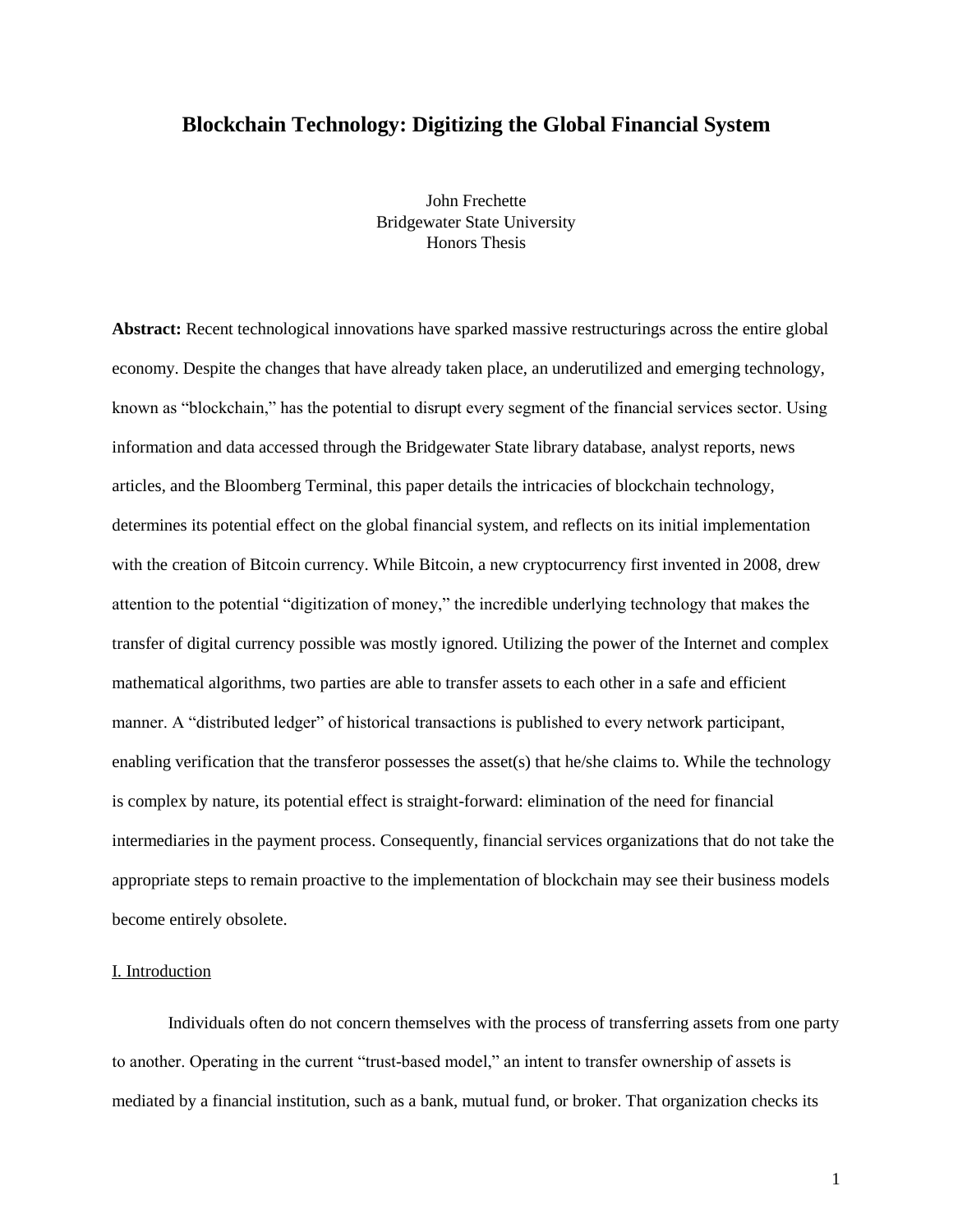own records and verifies that each party possesses the resources that he/she claims to. While this model has driven down costs for individuals and improved safety in financial markets, a certain percentage of fraud is still deemed to be acceptable and a large amount of bureaucracy is inevitably involved in the process.

In November of 2008, the *Cryptographic Mailing List* published a report written by Satoshi Nakamoto entitled, "Bitcoin: A Peer-to-Peer Electronic Cash System." The report details a new currency that is transferable without the use of a financial intermediary, evidenced by the first sentence of the document: "A purely peer-to-peer version of electronic cash would allow online payments to be sent directly from one party to another without going through a financial institution" (Nakamoto, 2008).

While the story of Satoshi Nakamoto, who remains unidentified, and Bitcoin gained traction, a large majority of readers failed to recognize the most crucial element of Satoshi's invention: the underlying technology that made the transfer of Bitcoin possible. Referred to as "blockchain," the program uses a public record of transactions to allow parties to transfer assets in a safe and efficient manner. While end users would benefit from increased speed and lower costs associated with transactions, eliminating the need for intermediaries would have a direct impact on firms operating within the financial services landscape.

Contrary to a traditional, centralized system where intermediaries hold private ledgers to ensure validity of ownership, Blockchain technology utilizes a public (distributed) ledger where all historical transactions are broadcasted to the entire network. This core principle of the technology enables participants to know exactly what each party, with a coded identity for anonymity, possesses and has the ability to transfer. To demonstrate a simple example, assume A transfers \$5 to B. The network is aware of B's ownership of \$5 as the transaction is distributed to each participant. While B will be able to transfer \$2 or \$3 to another party, the network will reject a proposal to transfer \$6.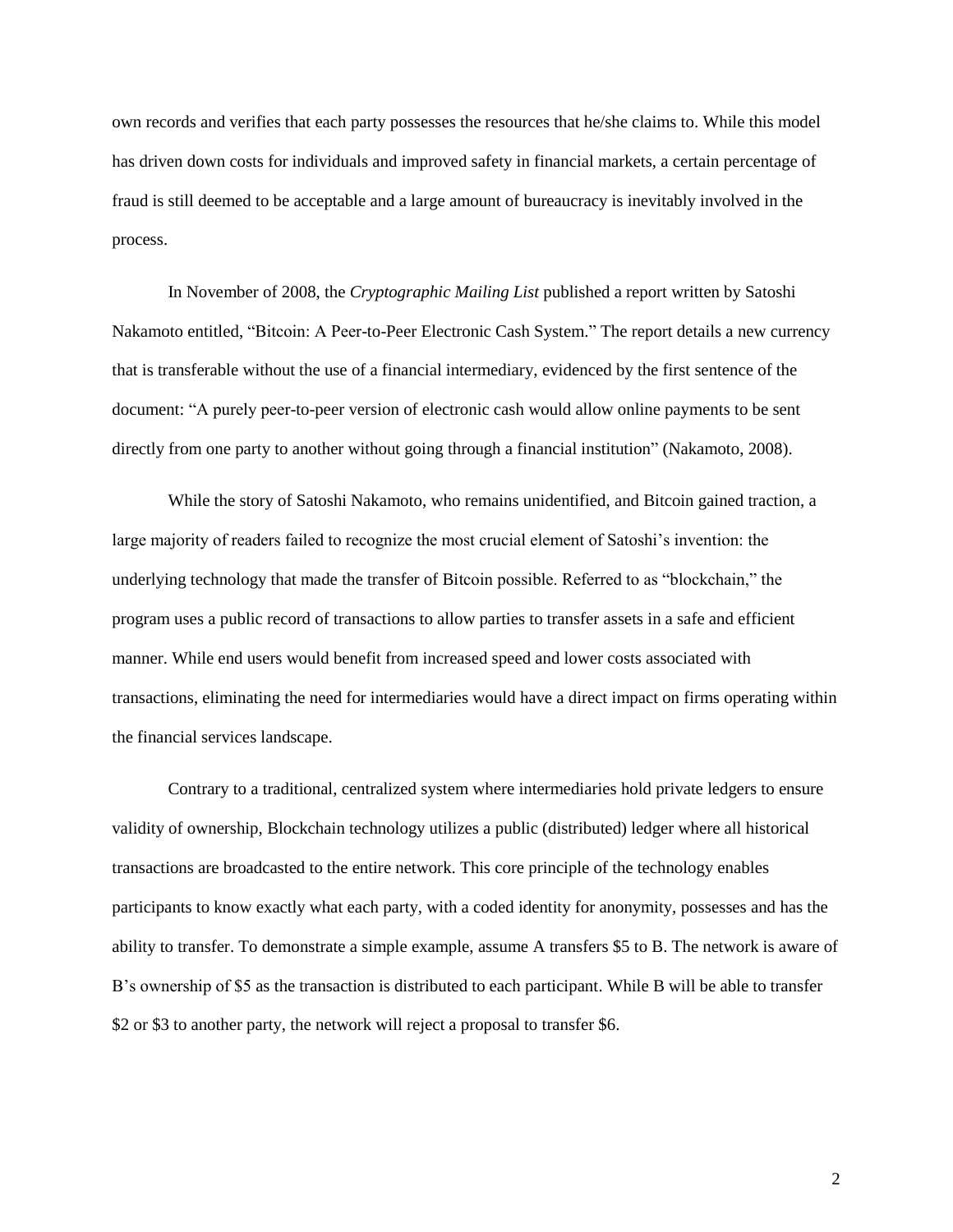# II. Technology

Once a potential transaction is publicly announced on the server, "miners," nodes within the network that attempt to verify the legitimacy of transactions, use the ledger of previous transactions to ensure each party possesses the assets being transferred. Proposed transactions are packaged into a "block." Each new block contains the "hash," or assigned code, of the previous block, with each additional block reinforcing the ones before. Miner nodes, utilizing complex algorithms and powerful computing, compete to verify each block first. After initial verification, the entire block is published on the ledger for a majority of nodes to confirm the collection of transactions as legitimate. As each block of transactions is eventually published, generally in approximately ten minute increments, the blocks form a chain. As the process continues, nodes always consider the longest chains to be the correct ones.

Specifically, to ensure that the process remains decentralized and that concentration of miners does not emerge, each block contains a difficult "proof-of-work." In addition to the collection of proposed transactions and the hash of the previous block, a "nonce" is included for the sole purpose of complicating the verification of the block. The nonce is ultimately a random value that eliminates the possibility of one miner outpacing the majority of the network. The diagram below provides an overview of a simplified block.

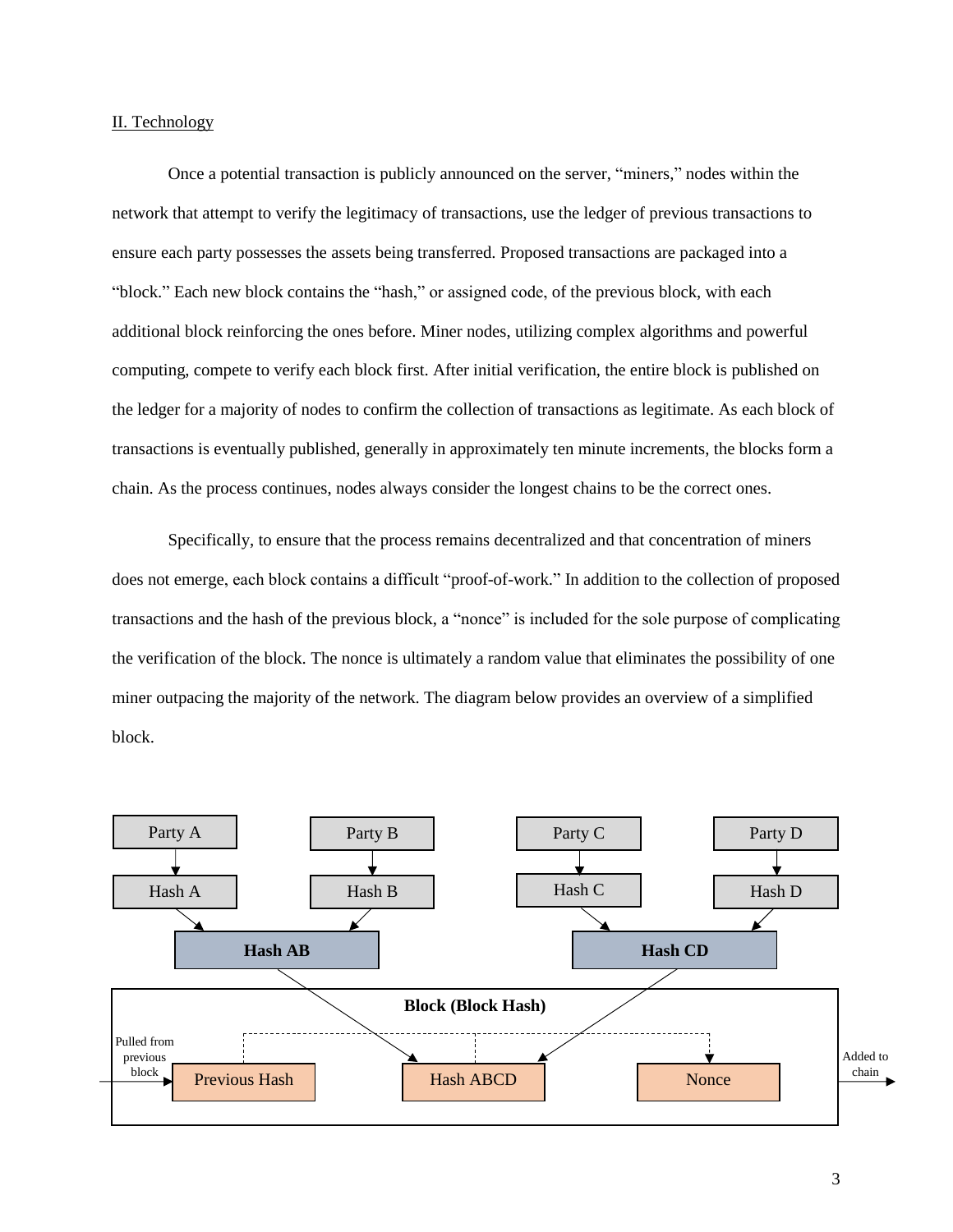Guessing the correct nonce requires rapid trial-and-error. According to The Economist, miners generally try 450 thousand trillion solutions per second to guess the correct nonce. A correct nonce is evidenced by a block hash with predetermined characteristics, generally related to the number of leading zero "bits." Once a miner configures the correct hash, all other nodes confirm the block. As the properties are random and verification requires the majority of the network, no one node is able to gain a significant advantage. Nodes communicate their acceptance by working on verifying the next block in the chain, including the hash of the previously accepted block. Therefore, modifying a previous block in the chain would require the modification of the block and all blocks after it, rendering an attack on the system to be nearly impossible.

# III. Applications

In today's environment, the automation of traditional business processes is necessary to remain competitive, particularly with financial services organizations who have been relatively slow to adapt to new technological innovations. Given the fact that a large majority of these firms exist for the sole purpose of mediation, decentralization of what could be argued as the core function of the financial services sector will have an enormous effect on these firms. A 2016 Ernst & Young case study of new technologies in the banking industry highlights the massive potential impact of distributed ledger technology:



#### **Diagram of the comparative maturity and impact of new banking technologies**

A composite measure of the level of commercialization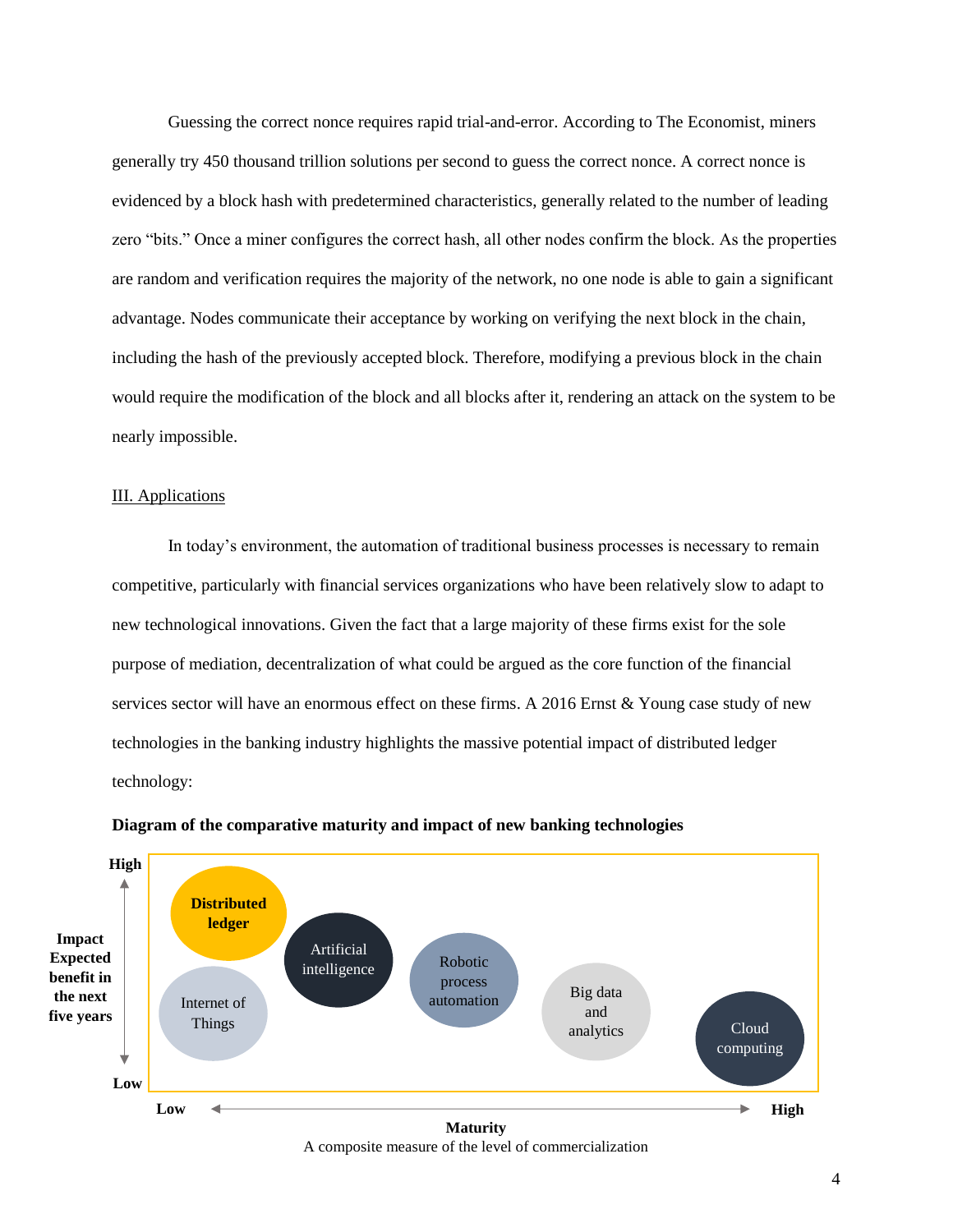"As a solution for currency, blockchain is essential. As a solution to sharing information across disparate parties, blockchain is truly revolutionary" (Price, 2017). While Satoshi Nakamoto initially introduced blockchain technology as a way to facilitate the implementation and transfer of cryptocurrency, mainly Bitcoin, blockchain's potential applications are seemingly infinite. Given the sector's concentration of market share and the scope of the largest financial institutions, a breakdown of each core function is more useful than a breakdown of each sub-sector.

# A. Payments

Blockchain's disruptive potential relative to the payments function of financial services stems primarily from increased transparency and therefore, the elimination of demand for a third-party processor. The distributed ledger of transactions allows for the rapid transfer of currency and eradicates the potential consequences of a trust-based model. In fact, it can be said that blockchain and Bitcoin were created under the assumption that no one can be trusted.

For perspective, IBISWorld estimates the U.S. credit card processing and money transferring industry to generate \$75 billion in annual revenue. One of the largest players in that space, PayPal, a payments support company with an enterprise value of \$52.6 billion, is a key example of a company whose business model could become, all else being equal, completely obsolete. Central parties like PayPal would no longer be necessary to verify and execute on transactions. The blockchain network itself performs this function, in a quicker and more accurate manner.

#### B. Securities

The mechanics behind the exchange of securities represents one of the most outdated systems in finance today. Amazingly, computing power and the internet allow some traders to execute orders in a matter of microseconds. According to "Flash Boys," a book written by Michael Lewis detailing the emergence of "high-frequency trading," some traders are even able to execute orders in a window of 465 microseconds, or one two-hundredths of the time it takes to blink an eye. However, despite new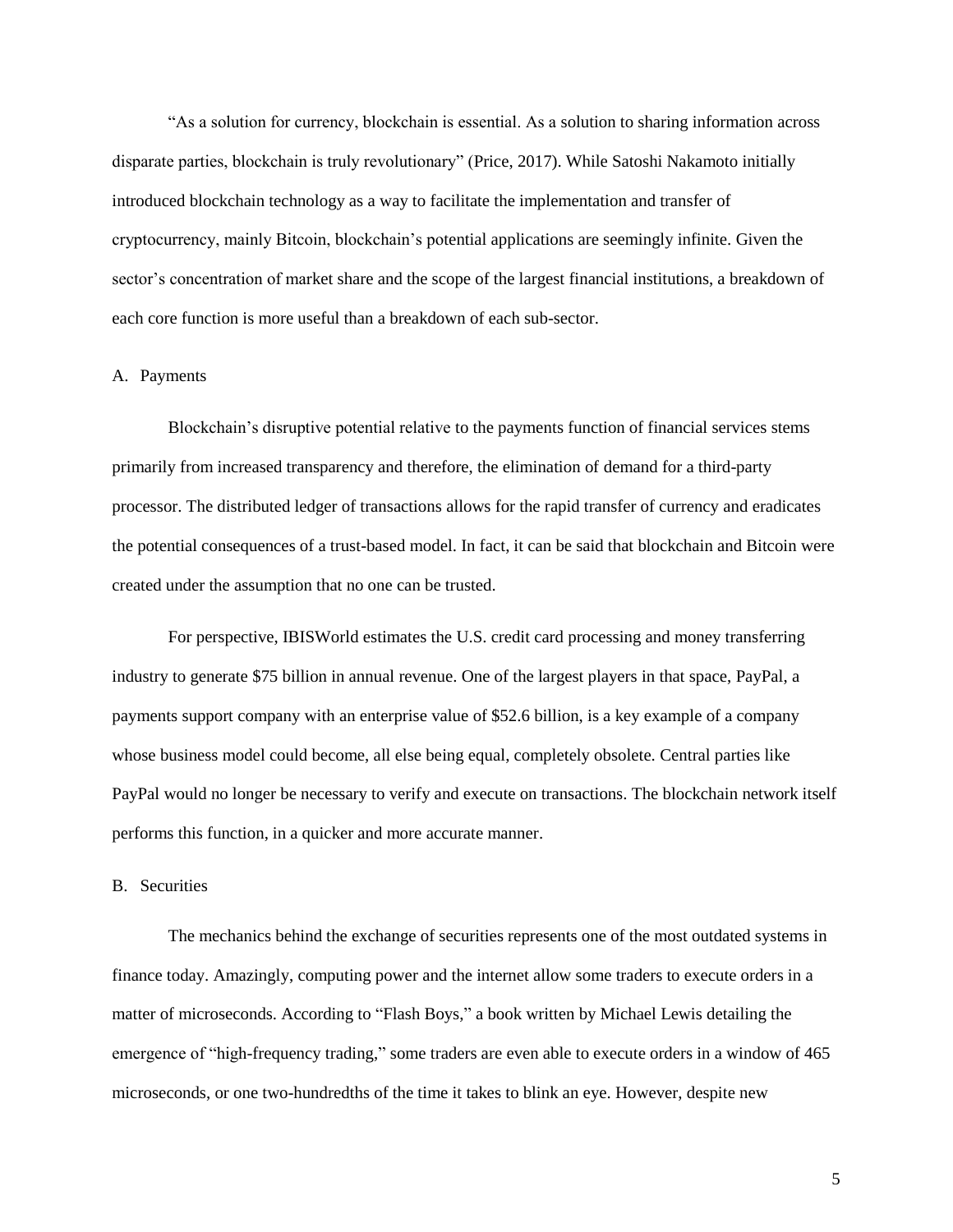technology enabling this magnitude of speed, the actual infrastructure of the stock market has been based on the same model for over 300 years.

In the current centralized model, an order to buy or sell securities passes through an assortment of intermediaries, generally including a broker, a clearing house, an exchange and a transfer agent. Clearing houses and brokers primarily operate to facilitate the coupling of buyers and sellers of securities at centralized venues for trading, known as exchanges. Similar to payments processors, transfer agents, who are appointed by the Securities and Exchange Commission, keep records of who owns a company's stocks and bonds and how those securities are held in an internal ledger. It is important to note that transfer agents are contracted by public companies to maintain records and therefore, the fees associated with their services are not directly reflected in each trade. However, the costs of these agents are, of course, indirectly reflected in the value of the company's stock and earnings, a cost to shareholders that is not immediately apparent to individual investors.



Blockchain technology eliminates the need for third parties in the securities transfer process. The transfer of securities would work in a similar way to currency, with each transaction of stocks or bonds automatically confirmed by the public ledger of previous transactions. As peers transact directly through the network, brokers and clearing houses would no longer be required to seek out counterparties for trades and a centralized, physical exchange would no longer be a necessary venue. Transfer agents would not be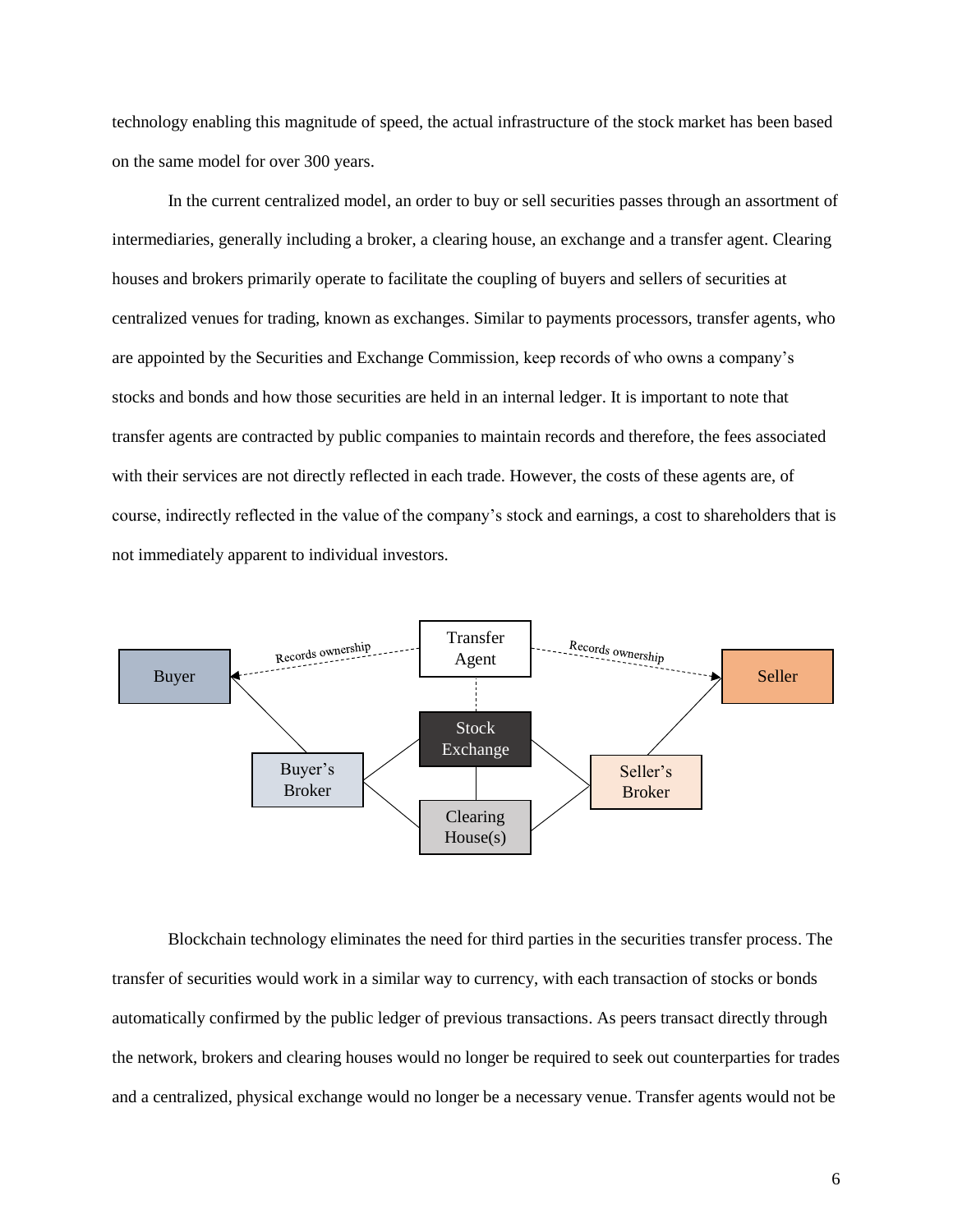needed as the distributed ledger would not only ensure validity of transfer power in a quicker and more accurate manner for individuals, but it would still provide companies with the necessary data while cutting the high costs associated with a transfer agent.

For perspective, IBISWorld estimates that securities brokering in the U.S. generates \$143 billion in revenue and that stock and commodity exchanges in the U.S. generate \$12 billion in revenue. Combining data from Audit Analytics and annual reports of the largest transfer agents by market share indicates that transfer agents generate a combined annual revenue of roughly \$5 billion. Based on information published by Harvard Business School, Select USA, Voxeu and Investopedia, estimates for total revenue of the entire U.S. financial sector range anywhere between \$1.2 and \$3.3 trillion. Therefore, with these three segments of business alone accounting for roughly 5 to 10 percent of the entire financial services space, it is easy to see from initial examples that blockchain's disruption potential is not limited to specific industries within finance, but will instead have an impact on the entire system.

# C. Smart contracts

Despite blockchain's enormous potential applications involving the immediate transfer of assets, "smart contracts" are likely to have the largest visible impact on both individuals and institutions. Also known as self-executing or blockchain contracts, smart contracts are essentially computer-programmed contracts that enable parties to (anonymously) create, monitor, and automatically execute on the terms of an agreement.

The traditional model for formulation and execution of legal contracts is time-consuming and often, extremely costly. The process generally involves a trusted third-party (normally lawyers) and the physical agreement often contains countless pages of complicated legal language. Furthermore, a valid contract far from guarantees that each party will honor their terms and there is frequently no medium for enforcing those terms in a cost-effective manner. "Part of the reason (why contracts are broken so often) is because participants in a contract know that the cost of going to court will be too much effort for the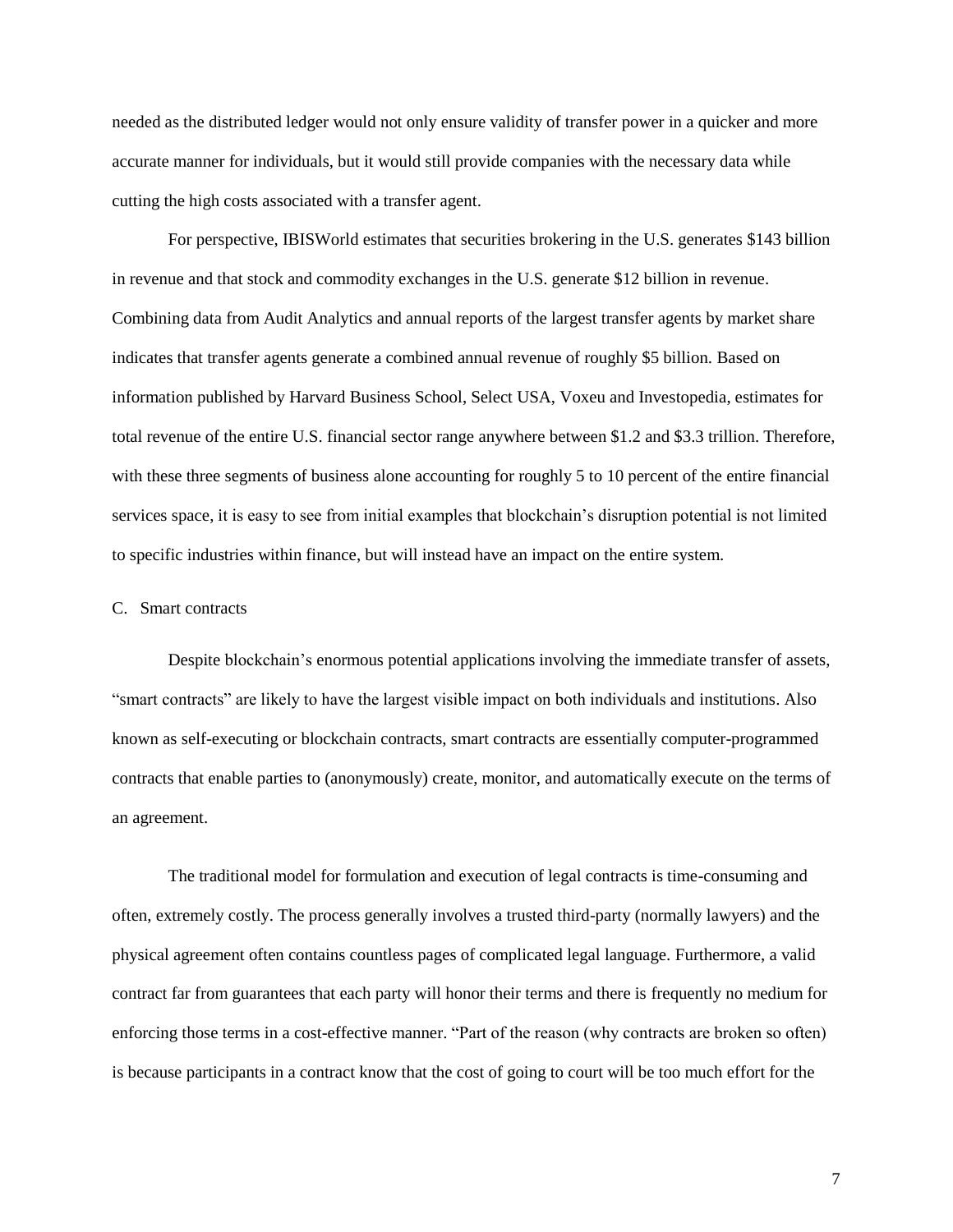other holder of the contract," (Price, 2017). Examining these inefficiencies exposes yet another outdated process that results in an unproductive use of resources and a lack of accountability for both organizations and individuals.

Consistent with blockchain technology's primary benefit of automation, smart contracts are designed to eliminate the pitfalls of transacting business on the basis of trust. Broadly speaking, obligations of each party, such as an exchange of value, are programmed into the smart contracts and therefore, there is no possibility for parties to alter the terms or refuse to honor the agreement.

Specifically, the contract terms are stated in conditional programming functions, essentially ensuring that if one event takes place, another event (the obligation) is triggered. That code is encrypted then sent out to the network on the distributed ledger. Network participants then update the distributed ledger to record the execution of the contract. Similar to an attempt to transfer assets not in possession, if one party attempts to alter the terms of the contract, the network majority will not approve. As can be assumed, obligations are immediately executed on with no possibility of alteration, holding each party accountable for the terms originally agreed upon. These incredible capabilities, which fall well outside the scope of what is required to facilitate the transfer of Bitcoin, are evidence of the improvements that are being continuously made to blockchain technology.

To demonstrate the potential impact of smart contracts utilized in the financial sector, it is useful to detail an example, break down the process of disruption, and speculate on the outcome. While smart contracts will eventually have an impact on all businesses, an immediate example within financial services is the \$11 billion industry of collections (IBISWorld). In the context of either outsourced collection agencies or internal corporate accounts receivable teams, smart contracts will replace the necessity to collect by automating the repayment of debt or payables to suppliers.

While costs will surely decline for most organizations, often ignored is the extent to which the guaranteed payments will eliminate risk. Supplier credit terms and loan interest rates for businesses and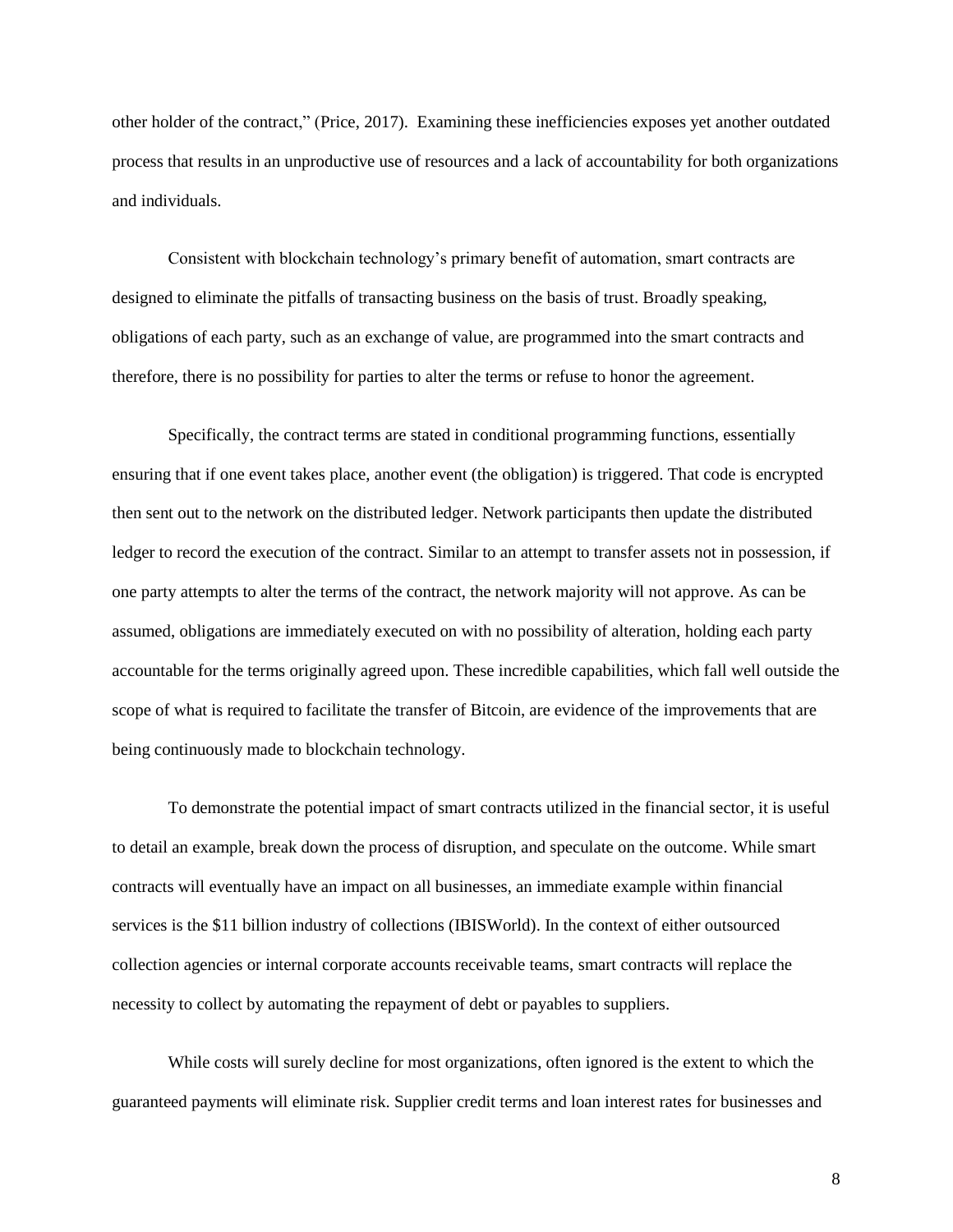consumers intrinsically price in the possibility of a recipients' unwillingness to repay. Confirming Miles Price's assertion above, entities with small outstanding balances understand the cost of collections as well as the complex process of bankruptcy. This imbalance, for some corporations, leads to a large amount of small uncollectable balances. Particularly at risk are small to medium-sized businesses who do not have the same legal power and scale as large corporations.

As the risk of uncollectable loan repayments and receivables diminishes, initial credit terms and interest rates will become more favorable. Theoretically, this will lead to an increase in the amount of credit available to businesses and consumers which will stimulate economic growth, increase the value of assets in circulation, and reduce costs for individuals.

#### IV. Headwinds

Interestingly enough, the implementation of blockchain faces few headwinds related to the technological capabilities of the system. While there are countless instances of cryptocurrencies stolen from owners, it is important to note that these attacks were not conducted through the distributed ledger, but rather at the level of specific computers. Hackers are able to gain access to the private key of users in the same way they would go about obtaining a bank account number. Some experts do believe, however, that while blockchain's fundamental system is extremely secure, constant updates are always required to ensure security in any widespread implementation of new technology.

The lack of regulation and the anonymity involved in the distribution and transfer of a cryptocurrency, like Bitcoin, naturally attracted a large amount of illegal activity. "Dark" marketplaces such as Silk Road, a well-known hidden online platform primarily used for selling illegal drugs, emerged (Silk Road was shut down in October of 2013, when the FBI seized \$3.6 million of Bitcoin). Although this has inadvertently cast a dark image on the applications of the technology, it can be argued that an unfavorable perception of blockchain as a result of this criminal activity is misplaced. The potential benefits of widespread access, particularly in underdeveloped and underbanked countries, to an efficient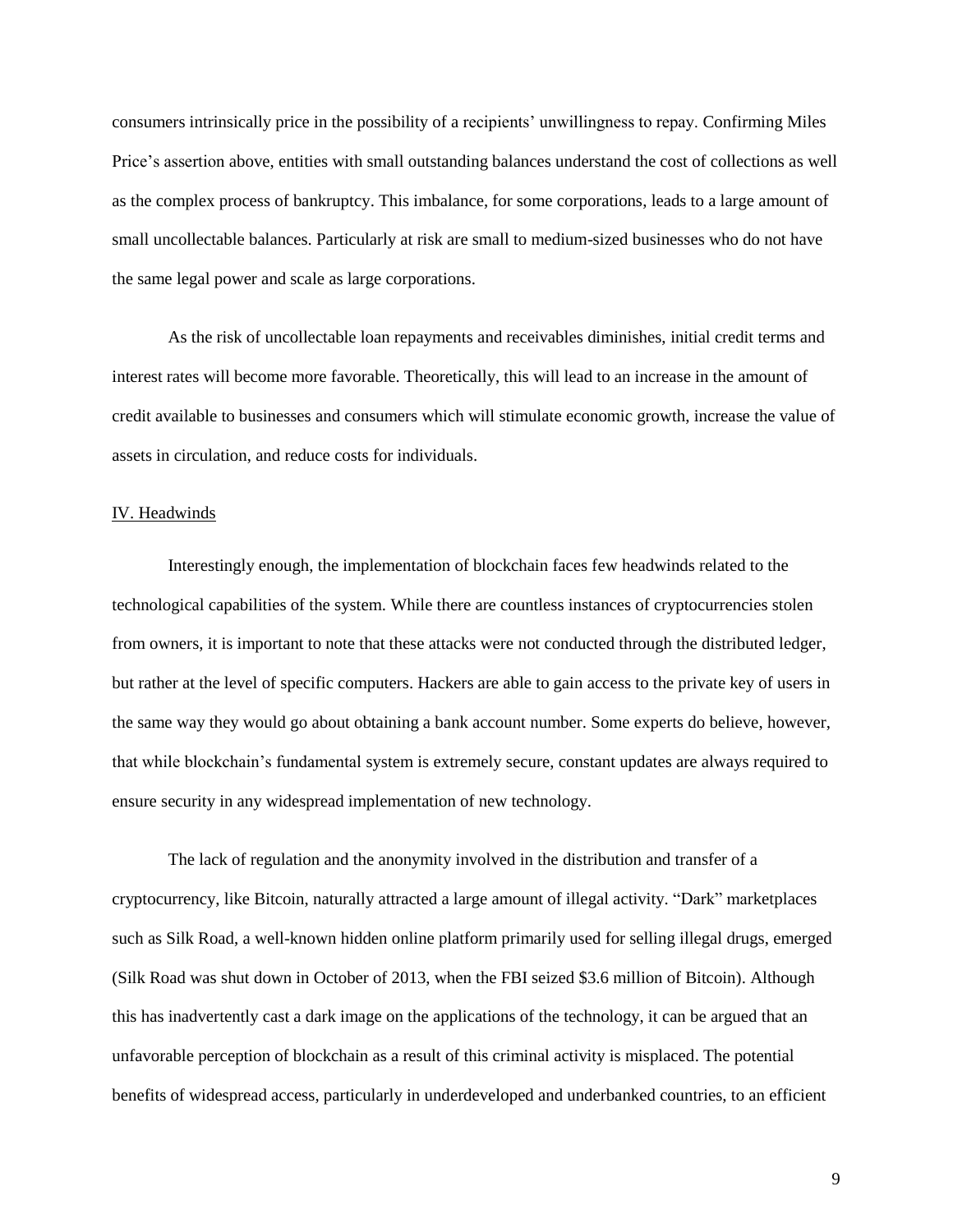form of payments substantially outweighs the costs of a select group of individuals using the same access to conduct illegal activities.

Although it is not detailed in online articles and blockchain reports, the largest headwind by far that faces the implementation of blockchain use into the core functions of financial services is the exact characteristic that the technology is poised to eliminate: bureaucracy. Ironically, despite it being the most influential sector in the entire economy, financial services has a history of slow adaptations that results in radical inefficiencies. As evidence, traditional, high-cost organizations like banks and large brokers are losing market share rapidly to online lending companies and commission-free or low-cost brokerage platforms. Active stock managers and hedge funds who have underperformed their benchmark indices for decades are unprepared for a price war, and it is reflected in the tremendous amount of business being lost to index and exchange-traded fund providers charging extremely low expense fees.

The power of these organizations coupled with a financial market environment driven by quarterly earnings reports and short-term profits, unconsciously results in an unwillingness to make favorable long-term, proactive decisions. While in most industries, disruptive forces are quick to drive change, the consolidated nature of the financial sector allow the benefits of scale at large organizations to outweigh the costs of inefficiencies for an extended period of time. The U.S. banking industry exemplifies this consolidation, with a 64 percent reduction in the total number of firms over the last 30 years and the assets of the largest five institutions accounting for over 45 percent of the industry total:



Total Industry Assets

# Number of Commercial Banks in the U.S.

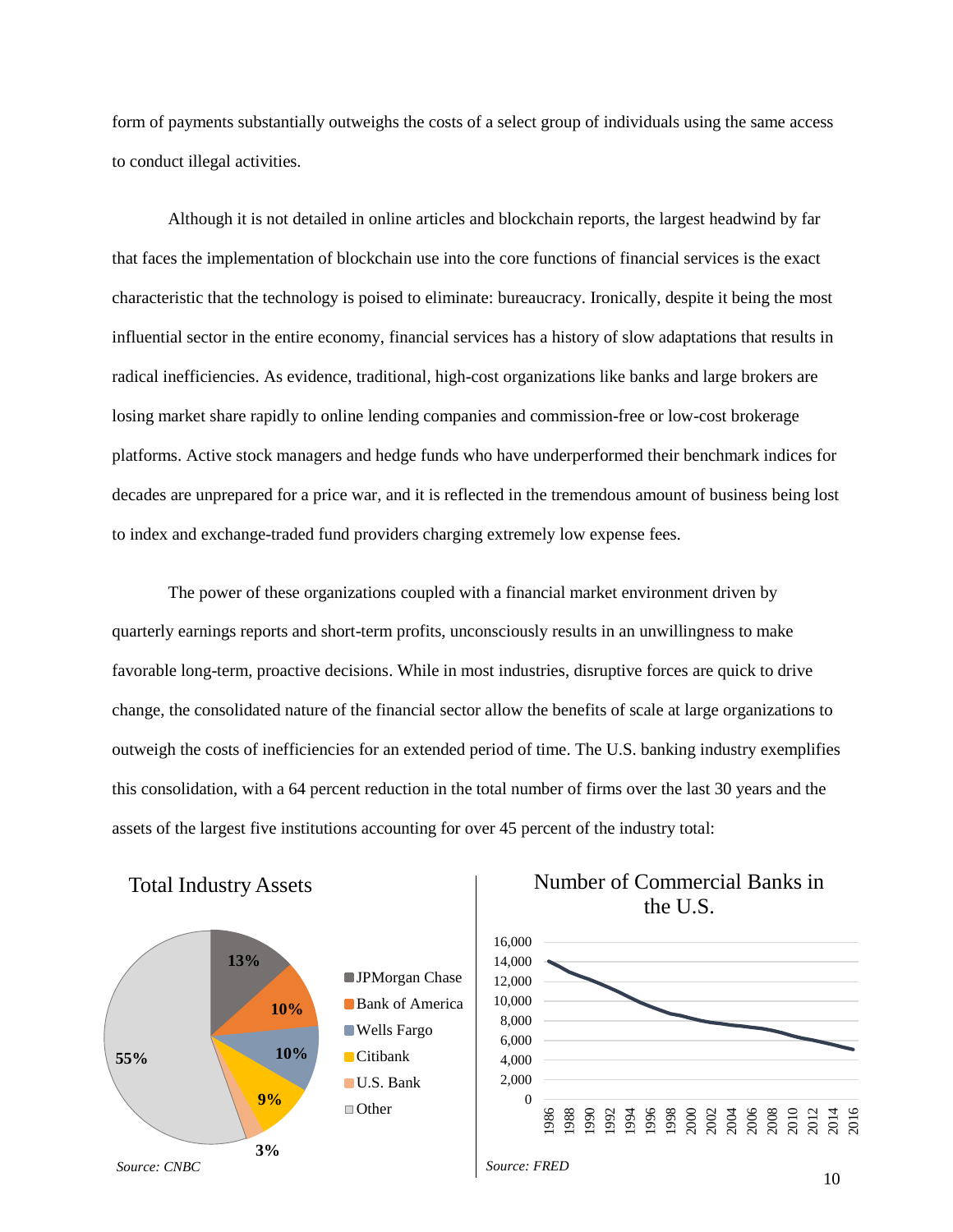#### V. Bitcoin Case Study

Countless articles and books can be found on blockchain technology, with Satoshi Nakamoto's Bitcoin introduction being one of the most technologically in-depth and informative. The differentiation of this report arises from the benefit of hindsight and the ability to reflect on blockchain's first application introduced on a large scale: cryptocurrencies.

As mentioned previously, blockchain technology was developed specifically as a necessity for the transfer of Bitcoin. The creator(s) of Bitcoin also were not interested in the efficiencies and cost-savings that would arise from a peer-to-peer network. Rather, the main purpose was to return to a (digital) gold standard, where the value of currency is not reliant on trust in one centralized party, namely the government. The idea was that the current faith-based monetary system, a system where fiat currency is printed by the government and holds value with the sole belief that the government will not print beyond what's appropriate, leaves too much room for human error. To achieve a digital gold standard, Mr. Nakamoto capped the amount of Bitcoin to be issued at 21 million BTC. After the issuance of 21 million bitcoins (projected to be reached around 2140), the free market alone will determine its value.

Mining for Bitcoin requires substantial computing power, resulting in a significant required investment for hardware and continuously high electricity costs. To incentivize individuals to set up mining nodes, Mr. Nakamoto designed a system where mining is rewarded with the creation of new Bitcoin each time a new block is correctly verified. As the currency gains popularity, the reward per block verified decreases. Specifically, with each 210,000 blocks mined, the number of bitcoins rewarded halves. Eventually, rewarded bitcoins will become a small percentage of revenue for mining, and transaction fees paid by transferors will instead serve as the primary incentive. The magnitude of that transaction fee is determined by the transferor based on the speed with which verification is required. Naturally, transactions with higher fees attached take priority in the verification process. The cheapest and fastest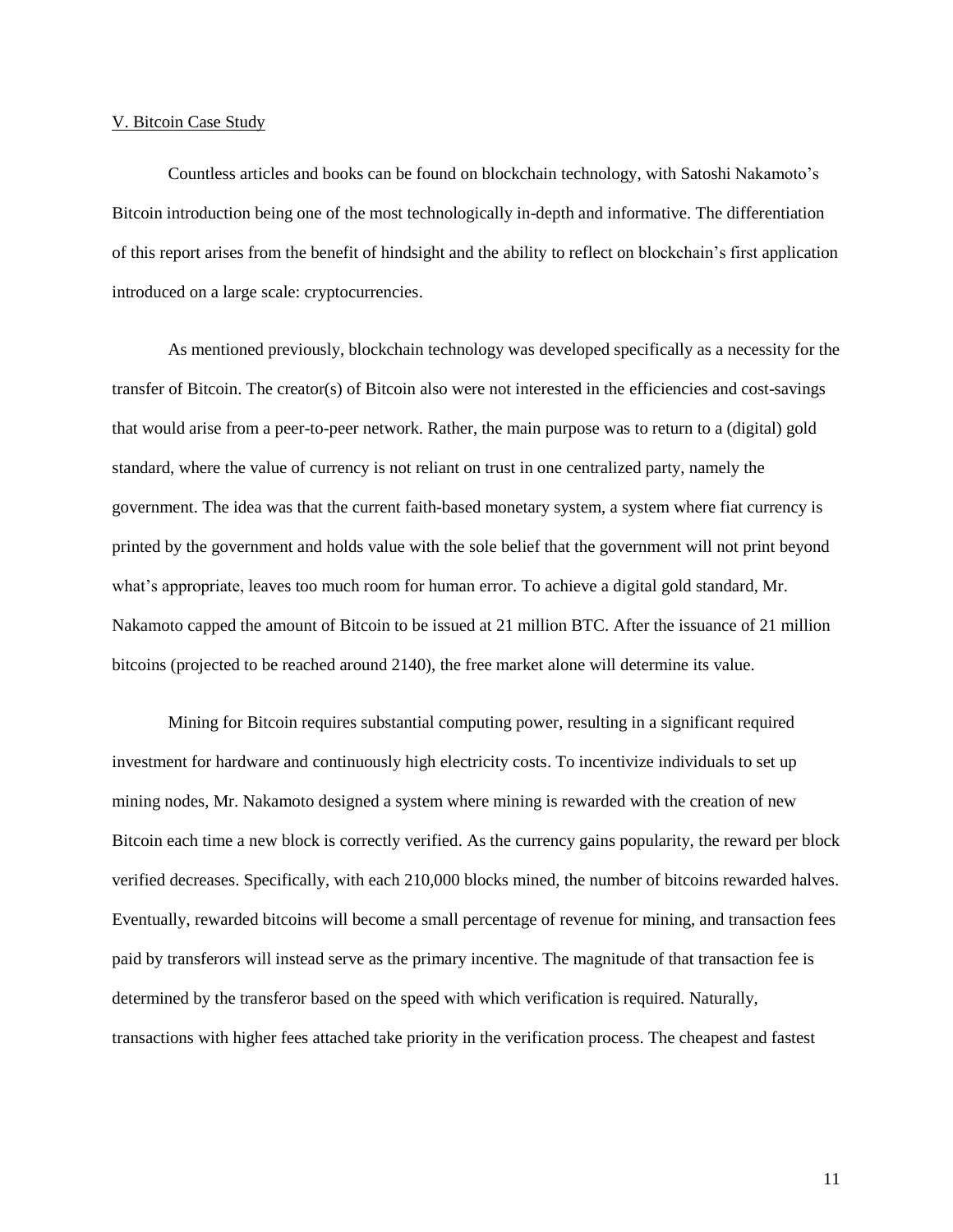transaction fee is around 31,641 satoshis (0.00000001 BTC per satoshi) which translates into a U.S. dollar fee of 40 cents (four-tenths of a percent in a \$100 equivalent transaction).

Despite the ingenious mechanics behind Bitcoin, headlines revolved around the exciting concept of a new digital currency, one that could result in a return to the gold standard. As Miles Price describes it: "For years after the launch of Bitcoin, the fascination came from the currency itself, and the libertarian paradise that a gold standard could bring" (Price, 2017).

In accordance with the flashy headlines and the innovative concept of Bitcoin, the currency's value has and continues to be extremely volatile relative to other established currencies. While this volatility can be seen in exotic currencies around the world, mainly in underdeveloped countries, those currencies are generally still used to transact business as it may be the only form of payment. On the contrary, Bitcoin is an alternative to the customary form of payments and only a small number of stores accept cryptocurrencies online. As a result, owners often choose to hold on to Bitcoin and use traditional currency, anticipating future gains in the value of their holdings. This problem results in a lower-thanoptimal volume of transactions that would otherwise allow Bitcoin to scale appropriately. Evidenced by the following seven-year price chart comparing Bitcoin to UUP, an ETF tracking the value of the U.S. dollar, owners holding their positions have benefitted greatly, but at the cost of outstanding volatility.

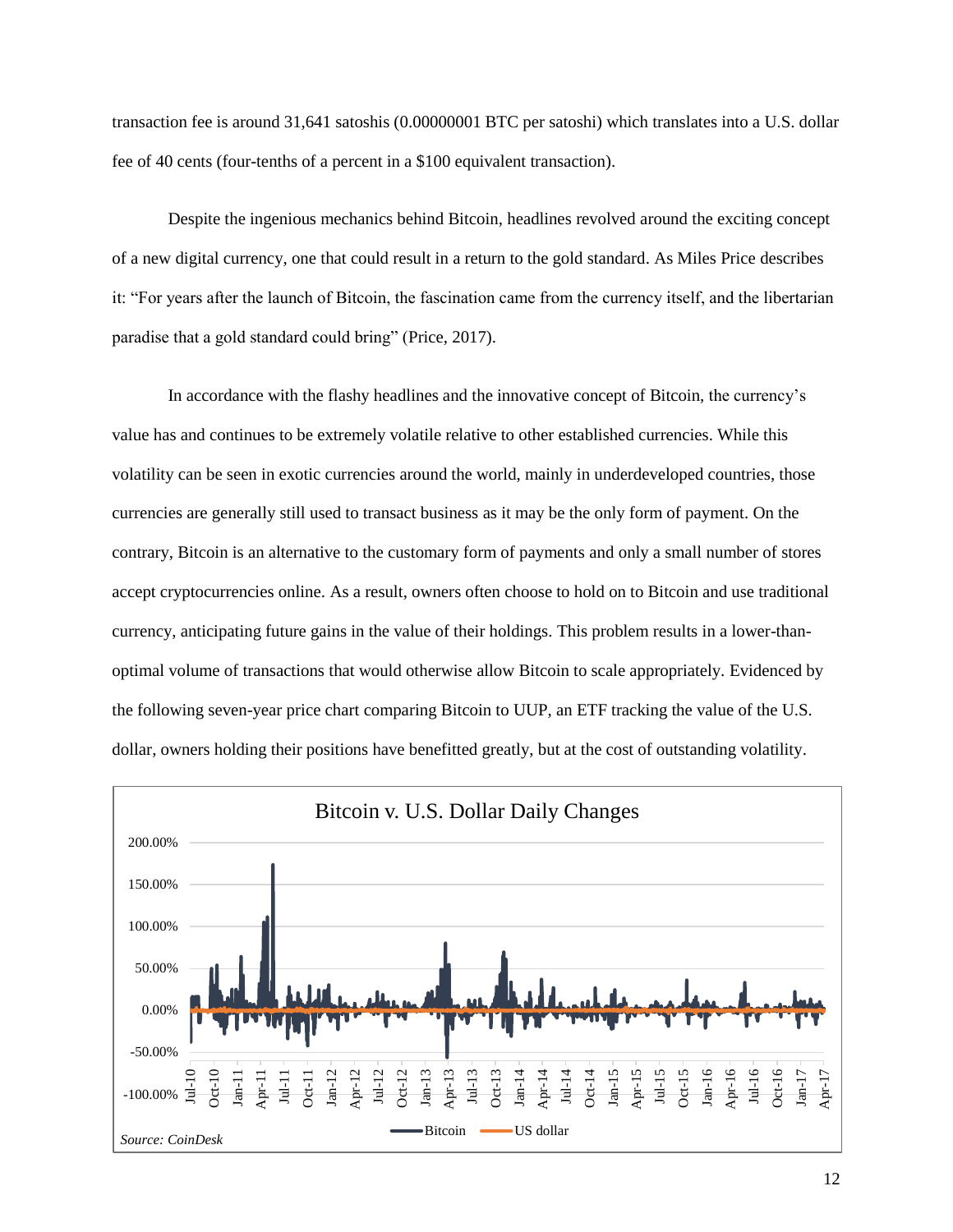At its core, Bitcoin is a virtual asset created and maintained by computer programmers. However, the incredible potential for disruption attracted interest from a different group of professionals: the venture capital community. Startups like Coinbase and Braintree initially secured over \$150 million in funding collectively, with a portion coming from venture capital firms specifically dedicated to Bitcoin, such as Lightspeed Venture Partners. Although venture capitalists have a long history of investing in and managing early-stage technology companies, the cryptocurrencies space presents a new challenge for operating partners striving to achieve growth in accordance with their fiduciary duties to investors.

In addition to a limit on the amount of Bitcoin issued, Mr. Nakamoto also decided to cap the size of a block at one megabyte. This translates into a capacity of roughly seven transactions per second, which pales in comparison to the 1,736 transactions per second that Visa handles in the U.S. Since changes to the source code would involve agreement among many people in the Bitcoin network, a civil war has broken out within the community, with one camp worried that an increase in the size of the block, which would enable quicker processing of transactions, would lead to further concentration in the mining industry, eventually turning the platform into a traditional centralized network. The counter party points to the massive backlog of transactions in Bitcoin waiting to be verified, up more than four times from six months ago according to CNBC. They argue that the system will never achieve its potential scale if its promise of fast and cheap transactions cannot be met.

Bitcoin Unlimited is an initiative that aims to "remove the only point of central authority in the Bitcoin economy – the blocksize limit." It is a platform for miners that contradicts the customary platform, Bitcoin Core, originally developed by Satoshi Nakamoto by allowing miners to customize the size of the block. Bitcoin Unlimited's growing market share of all nodes (presently 11 percent according to CNBC) underscores a unique risk to the value of Bitcoin: if Bitcoin Unlimited secures 50 percent of all nodes, a fork in the data may occur, also referred to as "a crisis of differing public ledgers." While Bitcoin Unlimited and Bitcoin Core would both continue to operate, the currency would be split into two different coins.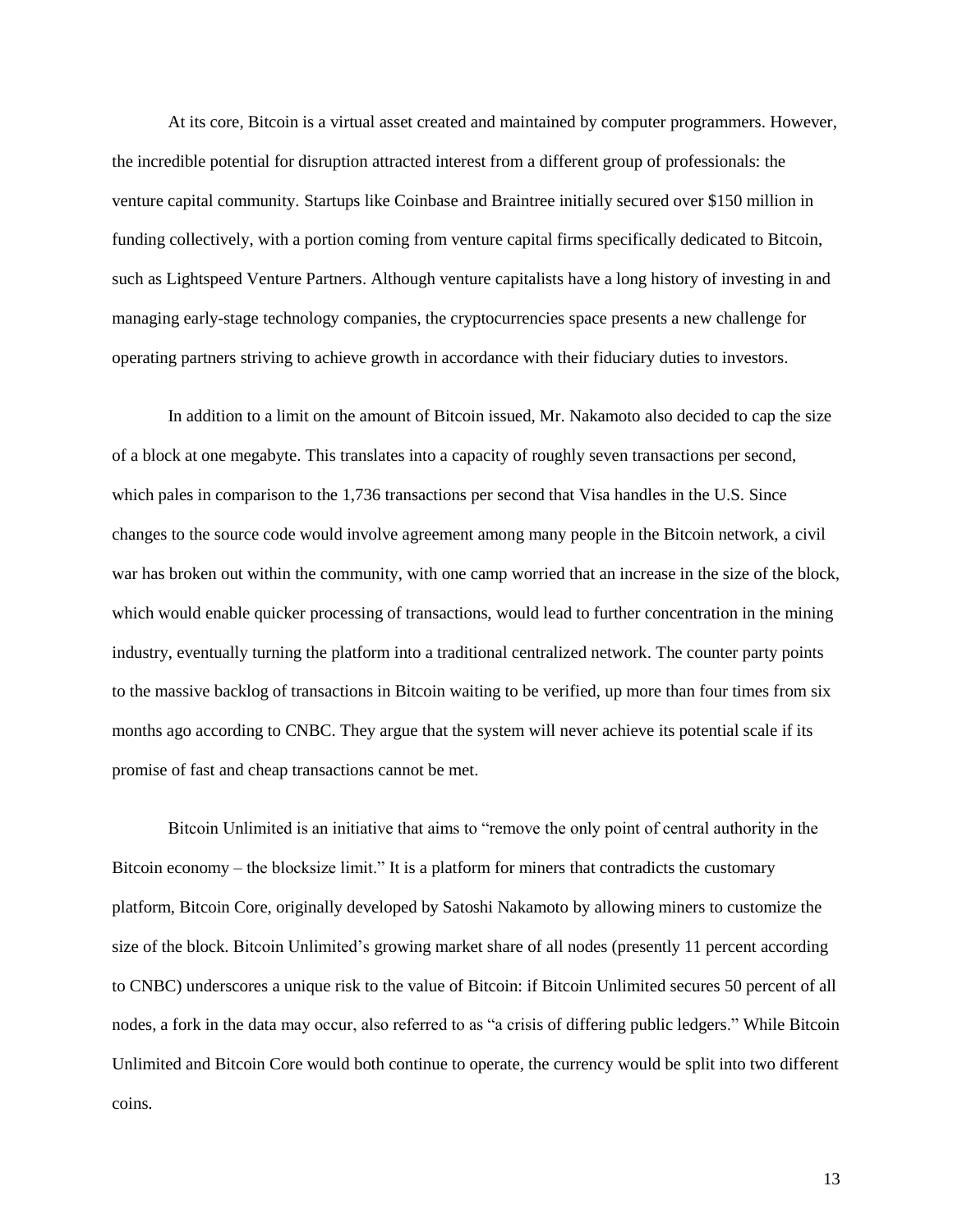Changes to the source code of Bitcoin's underlying technology is absolutely an issue that should be debated strenuously. However, it can be argued that a future split of the currency into two separate coins would confirm a failed implementation of Bitcoin. To speculate, the vast amount of data and information available after Bitcoin's seven years of widespread use should be sufficient to determine an appropriate strategy allowing for the processing of a higher volume of transactions. Accordingly, it is important to note that the blockchain itself has operated for seven years with no hacks or errors. It can be reasonably assumed that the failure to arrive at a solution and the development of the largest risk facing the value of Bitcoin currency today is the result of a collection of personal conflicts of interest. "Incredibly the downfall of the network might come down to politicizing the issue of changing a measure that must be changed for the survival of the network" (Price, 2017).

In conclusion, it would be misleading to use Bitcoin's go-to-market as an indication of blockchain technology's future. Blockchain's inevitable effect will not be the introduction of new digital assets but will instead reform the infrastructure of organizations across all industry verticals. The issues that have interfered with Bitcoin's ability to achieve scale deal with the difficulty of introducing a new cryptocurrency rather than the limitations of its underlying technology. Although a valid argument can be made that the possible split is a result of blockchain's limitations, a counter argument can also be made that the absolute benefits of preparing and responding to a higher volume of transactions was not properly weighed against the hypothetical possibility of increased concentration of nodes.

#### VI. Conclusion

Theoretically, blockchain technology has the capabilities to automate most of the core functions performed by financial institutions. However, the same can be said for businesses across multiple verticals. Instead, blockchain will enable firms to drive efficiencies to an extent previously unattainable with existing technologies. The availability and reliability of data produced by the distributed ledger will allow internal and external auditors to make informed decisions without the problem of asymmetric

14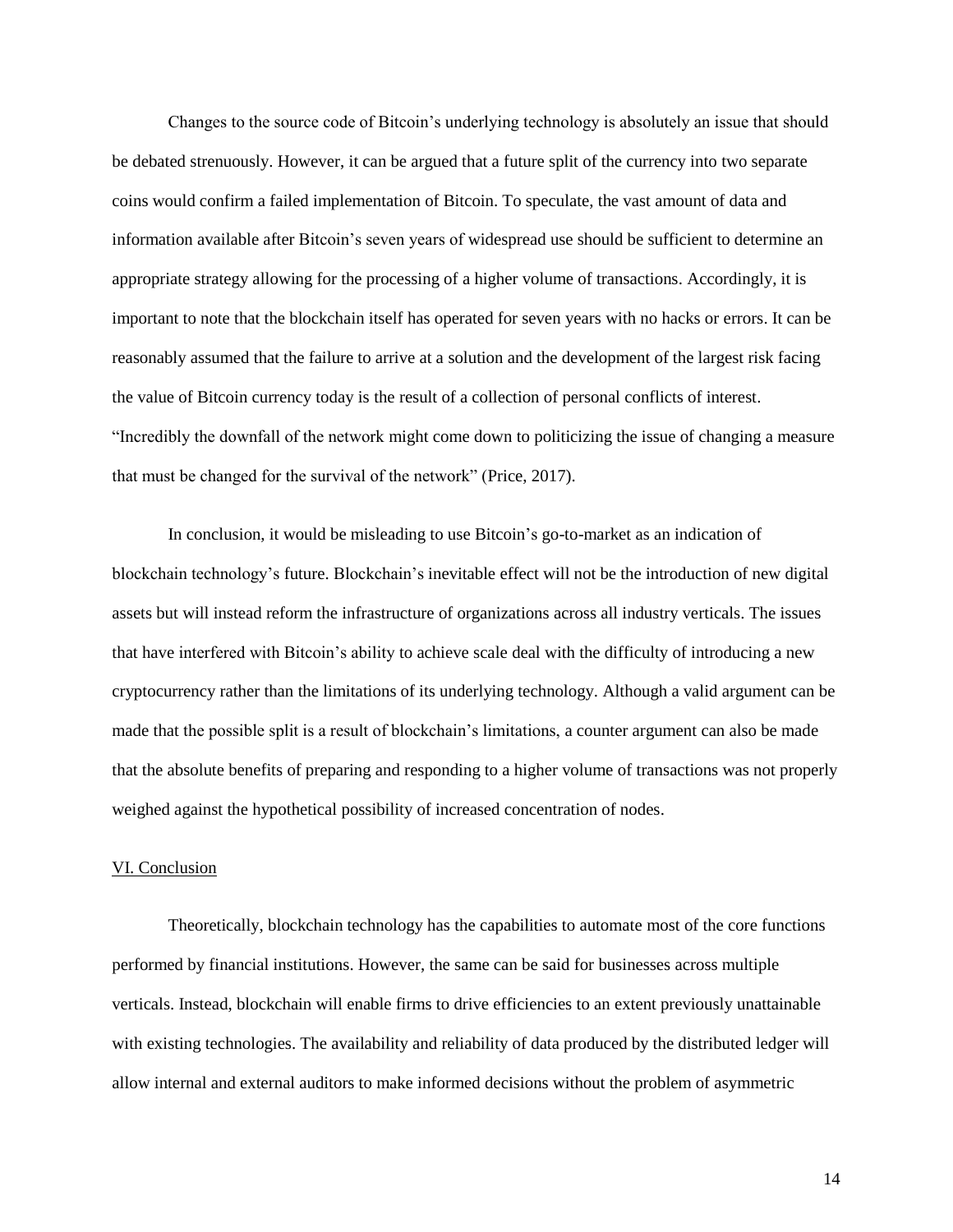information. "If an accurate (blockchain) record of all of Lehman's transactions had been available in 2008, then Lehman's prudential regulators could have used data mining tools, smart contracts and other analytical capabilities to recognize anomalies" (Giancarlo, 2017). Smart contracts will instill a renewed trust in the system, reduce the burden of legal fees, and inadvertently increase liquidity in financial markets. In short, increased transparency and assurance in the absence of regulatory authority will stimulate financial market participation, benefitting organizations that are sufficiently prepared.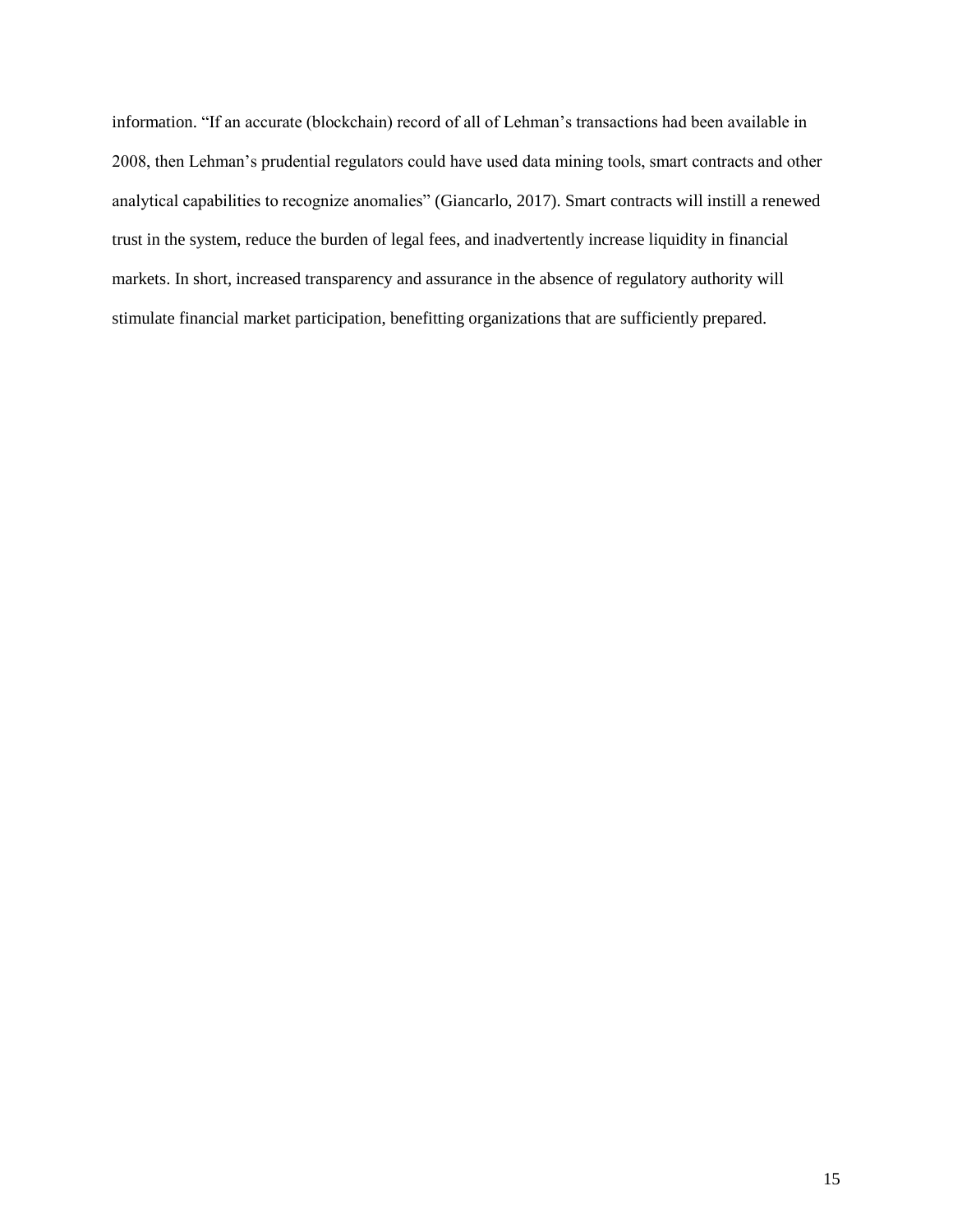## **References**

*What is Bitcoin Unlimited?* Retrieved from http://www.bitcoinunlimited.info.

*Blockchains: The great chain of being sure about things* (2015, October 31). Retrieved from http://www.economist.com.

CoinDesk BPI. *Price Chart*. Retrieved from http://www.coindesk.com.

Computershare Limited. (2016). *Annual report 2016*. Retrieved from https://www.computershare.com/News/CPU\_Annual\_Report\_FY16.pdf.

Cox, J. (2015, April 15). *5 biggest banks now own almost half of the industry*. Retrieved from http://www.cnbc.com.

Credit Card Processing & Money Transferring in the U.S. (2017, February). IBISWorld Industry Report 52232.

Debt Collection Agencies in the U.S. (2016, December). IBISWorld Industry Report 56144.

Desjardins, J. (2017, April 23). *New technology could change the way the stock market operates*. Retrieve from http://www.businessinsider.com.

Draupnir, M. (2016, April 29) *How do Bitcoin Mining Fees Work?* Retrieved from http://www.bitcoinmiining.com.

Faulkner, J. (2013, May 16). *What is Bitcoin, and How Does it Work?* Retrieved from http://howtogeek.com.

Federal Financial Institutions Examination Council (US), Commercial Banks in the U.S. [USNUM], retrieved from FRED, Federal Reserve Bank of St. Louis; https://fred.stlouisfed.org/series/USNUM, April 23, 2017.

*Financial Services Spotlight* (2015). Retrieved from http://www.selectusa.gov.

Fritz, J. (2016, October 25). *2016 Transfer Agent Market Share*. Retrieved from http://www.auditanalytics.com.

Greenwood R. & Scharfstein, D. (2013). *The Growth of Finance*. Harvard Business School. Retrieved from http://www.people.hbs.edu.

*History of Bitcoin: The world's first decentralized currency*. Retrieved from http://historyofbitcoin.org.